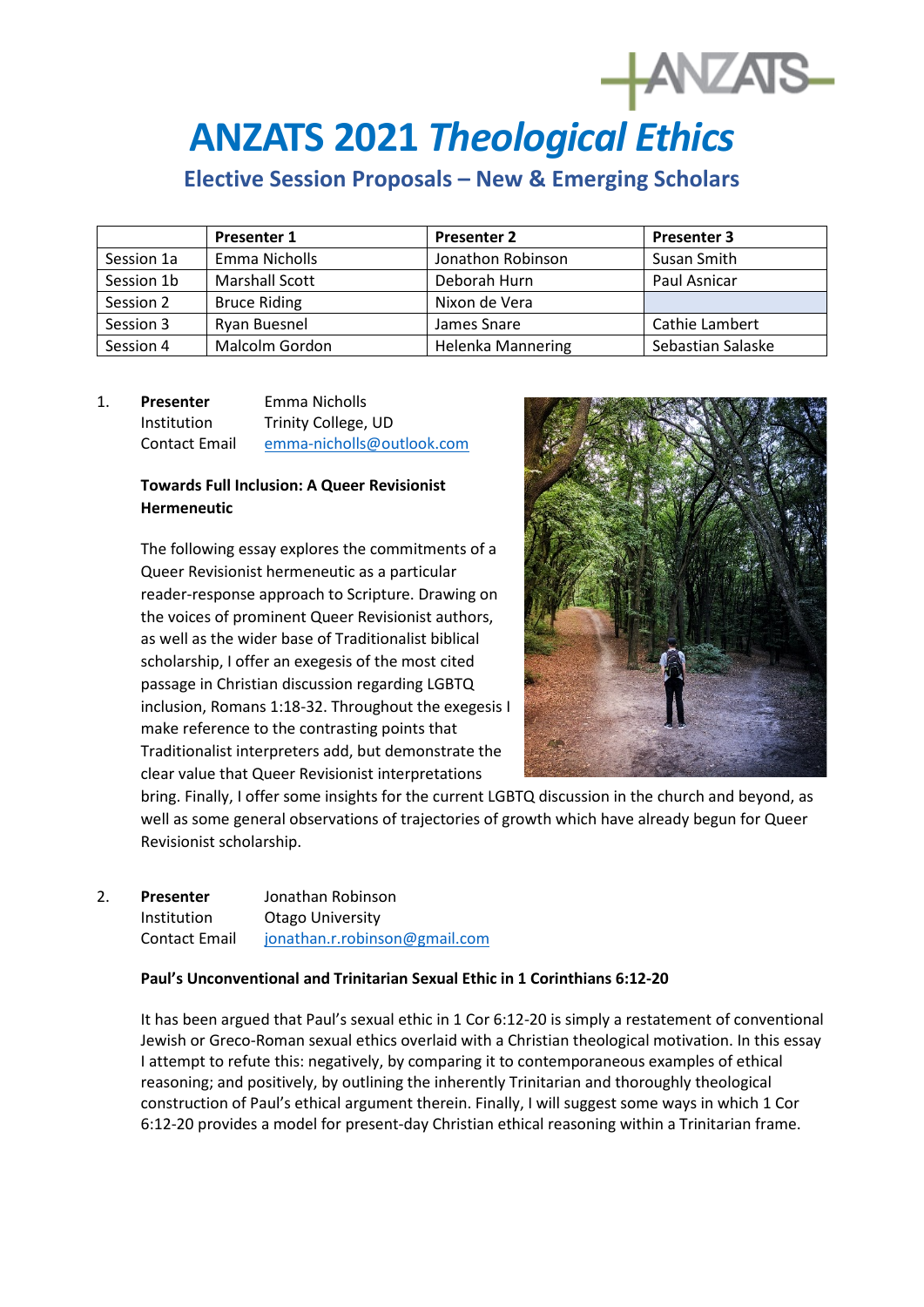## 3. **Presenter** Susan Smith Institution Alpha Crucis Contact Email [susan.smith@hdr.ac.edu.au](mailto:susan.smith@hdr.ac.edu.au)

#### **From a Place of Fragility: Female Servant Leadership in Muslim-Majority Pakistan**

This paper explores ethical issues that emerge from the study of female leadership in the Muslimmajority context of Pakistan, with special reference to servant leadership. It investigates the constraints placed on women by culture and tradition as they operate from a place of perceived fragility. It also explores resistance to their leadership because of the weakness attributed to their gender. It draws on the voices of individual female leaders as they comment on their leadership experiences. The paper concludes by highlighting the challenges facing women who might consider adopting a servant leadership approach, together with the challenges to those who wish to provide training for female leaders.

| 4. | <b>Presenter</b>     | <b>Marshall Scott</b>         |
|----|----------------------|-------------------------------|
|    | Institution          | Sydney Miss and Bible College |
|    | <b>Contact Email</b> | scottsontheroad@gmail.com     |

#### **A Comparison between the Elihu Creation Hymn and Yahweh's First Speech in the Theophany in the Book of Job**

Much ink has been spilled over the role of Elihu in the book of Job. Relatively little attention has been given, however, to Elihu's Creation Hymn (CH) from 36:22- 37:24. In this paper I will argue that in the CH Elihu seeks to establish himself as a sage, echoing the language of Proverbs 8. At the same time, in claiming to speak with a god-like authority, possessing God's Spirit and claiming privileged knowledge of God's purposes, Elihu also takes on for himself the role of prophet. I will tentatively suggest that the author of the Elihu speeches uses irony to subtly undermine the legitimacy of Elihu's claims and that he is portrayed as someone who cannot see the contradiction inherent in his words. Within the CH there is a tension between these two offices of sage and prophet that gives rise to self- contradiction. Elihu's prophetic qualifications are based on his claim in 36:4, that he is one "perfect in knowledge".

5. **Presenter** Deborah Hurn Institution Avondale College Contact Email [wilderness.itineraries@gmail.com](mailto:wilderness.itineraries@gmail.com)

#### **Biblical Regions of the Exodus and Wanderings Era: A New Methodology**

The geographical data of the exodus and wanderings narratives have never been reconciled to produce a coherent and consistent itinerary. One reason is uncertainty over the location of Mount Sinai- Horeb as the destination of the exodus journey and the starting point for the ongoing journey to Kadesh. Another reason is that most of the wildernesses and national territories have not been clearly located and delineated. There is no methodology for determining the extent and boundaries of the biblical regions other than to deduce their general positions from mentions in the narrative. Thus, Bible atlases differ in their placement of the wildernesses of the Sinai and Negev and of the national territories and geographical regions of the Transjordan.

This paper explores a new and promising methodology based on the hydrology of the Southern Levant by which the wildernesses are delineated by watersheds according to pastoral concerns and the national territories are bounded by riverbeds according to agricultural concerns. By this system, it is possible to discern previously unknown regions like Ar, Jazer, and Argob, and to explain how Kadesh can be associated with both the Zin and Paran wildernesses. Custom-made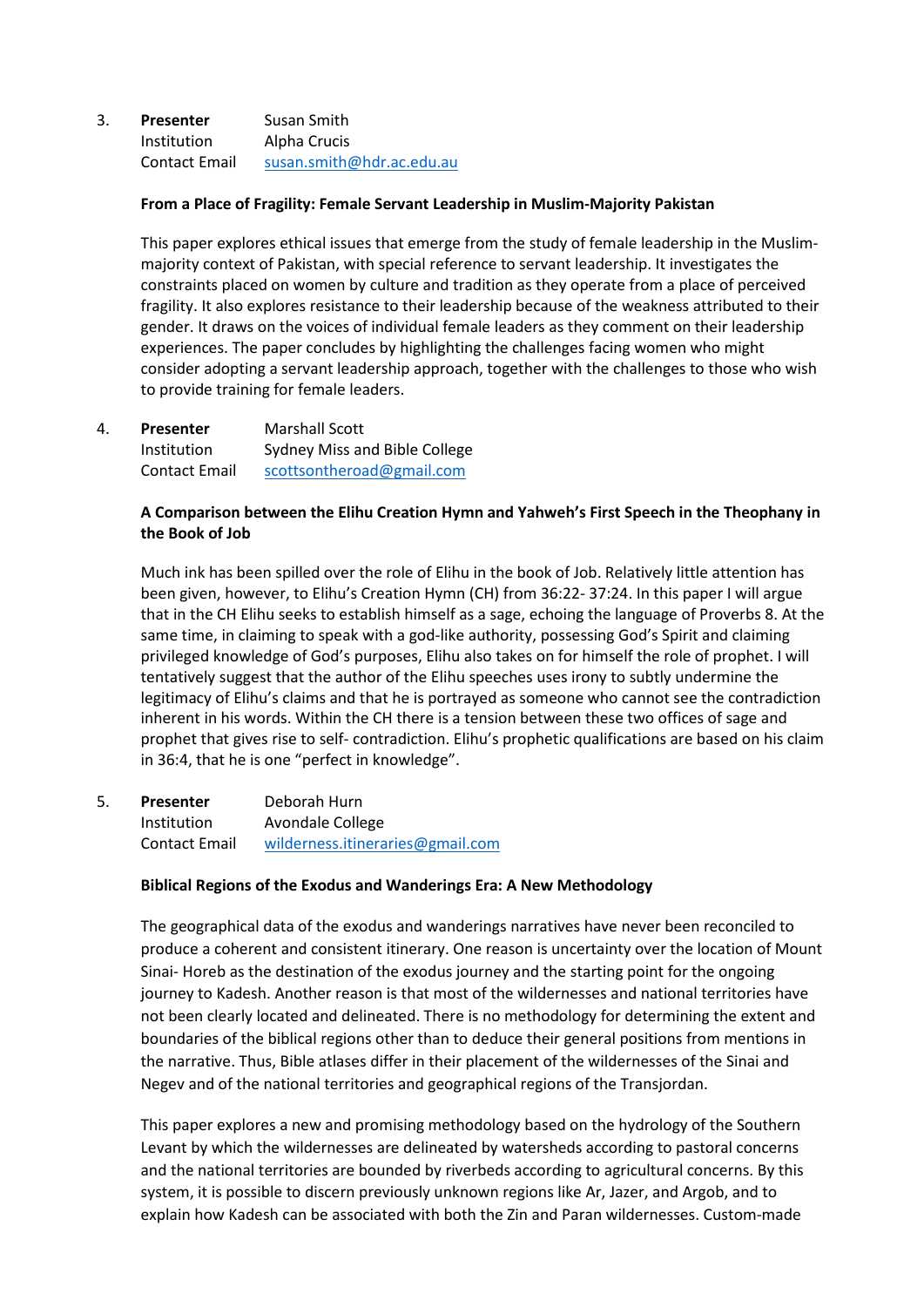colour maps provide locations and boundaries for all regions of the exodus and wanderings era according to biblical and historical indications. By application of this new hydrological principle, the troubled wilderness itineraries of the Israelite journeys come within reach of geographical resolution.

6. **Presenter** Paul Asnicar Institution Alpha Crucis Contact Email [paul.asnicar@gmail.com](mailto:paul.asnicar@gmail.com)

#### **The Problem of Participation in Paul: A Theological Study**

E.P. Sanders, in his influential book *Paul and Palestinian Judaism*, said that 'participation' was the heart of Paul's thought. He also said that, as moderns, we do not understand the concept of participation. Thus, Sanders posed a challenge that has been an ongoing debate in biblical and theological studies. In this paper I formulate a response to Sanders' challenge. I argue that participation requires (a) an objective soteriology that calls forth an existential response, and (b) that this is done through the second-personal intersubjective fellowship of the Holy Spirit. I also attempt to explain why participation has been such an elusive concept in modern theology.

# 7. **Presenter** Bruce Riding Contact Email [eljireh8@gmail.com](mailto:eljireh8@gmail.com)

## **Scientific Revolutions, Paradigm Shifts, and Religious Conversions: Thomas Kuhn's Insights Applied to Religion and the Humanities**

In the popular mind, science is widely believed to be inexorably forging forward, building on facts, careful observations, and rigorous experiments. While this is what happens most of the time, it is not the complete truth.

Occasionally, some basic scientific assumptions or beliefs are found to be wrong, which necessitate scientists changing paradigms to new theories. Thomas Kuhn is the one who first investigated and systematically described such paradigm shifts. There is continuing debate over whether Kuhn's observations of the physical sciences apply to the social sciences as well.

This paper will analyse the similarities and differences between scientific and religious paradigm shifts, and offer reasons for the close correlation of these relationships and also the differences, namely that this is because both empirical science and religions are founded on both facts and faith. They are subsets of the same human enterprise—the quest to understand and systematize the world as much as possible, whether the world of inanimate objects and forces (in the natural sciences), or the world of human beings, their thoughts, motives, interactions (in the social sciences), and questions of ultimate meaning (in religion).

| 8. | Presenter     | Nixon de Vera          |
|----|---------------|------------------------|
|    | Institution   | University of Divinity |
|    | Contact Email | nikidevera@gmail.com   |

#### **Revisiting the Concept of the Fall of Humanity**

This paper seeks to critically analyse the Edenic knowledge of good and evil vis-à-vis theological ethics. The underlying argument challenges the traditional conception of the fall of humanity upon having this knowledge. What is proposed rather is the foreordination of the "twin knowledge" to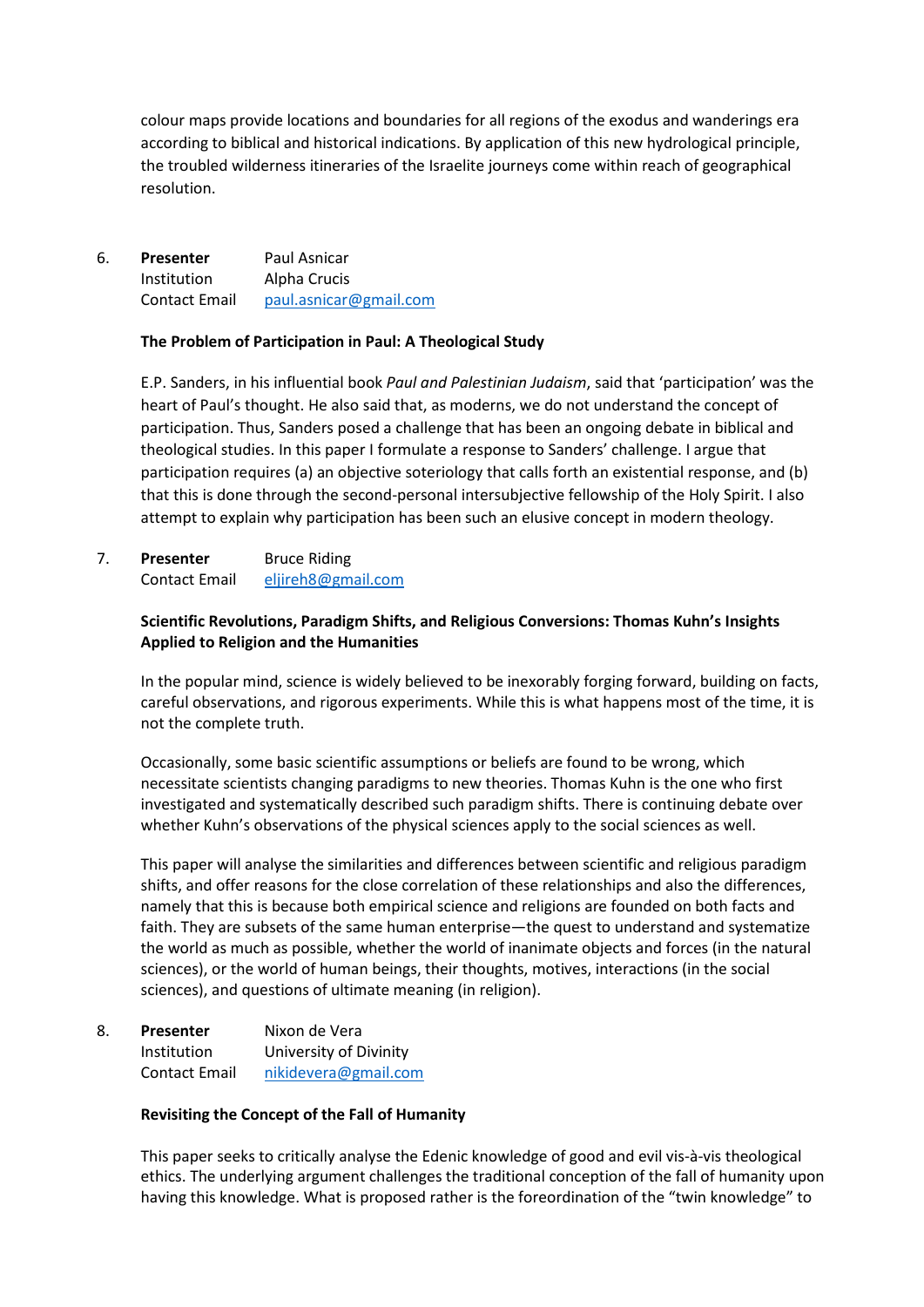effect maturity of character. In this respect, the intersection of the doctrine of God with the doctrine of creation is crucial in examining human participation in the sin problem. Such discussion also covers the pathways in theodicy.

9. **Presenter** Ryan Buesnel Institution Charles Sturt University Contact Email [ryanbuesnel@gmail.com](mailto:ryanbuesnel@gmail.com) **The Sermon on the Mount and Christian Ethics in the Nazi Bible**

In 1939, scholars associated with the pro- Nazi German Christian movements founded a research institute dedicated to the task of removing the legacy of Judaism from Christianity. The mission of the Institute for the Study and Elimination of Jewish Influence on German Church Life was to render Christianity acceptable within the anti-Semitic and militarized climate of National Socialism. This task required purging Christian theology of Jewish influence—a feature evident in the Institute's version of the New Testament titled *The Message of God*. This publication aimed to transform the religious experience of ordinary German believers, and would eventually sell over 200,000 copies throughout Germany. This paper examines material in this text as it relates to the Sermon on the Mount and concludes that despite the seeming incongruity between Nazi ideology and New Testament ethics, the editors of the so-called "Nazi Bible" believed their task to be guided by Christian ethical principles.

10. **Presenter** James Snare Institution Christ College Contact Email [james.snare@gmail.com](mailto:james.snare@gmail.com)

#### **God, the Decree and Creation: A Reformed Argument for the Eternality of Creation**

This paper has come out of the research done for my PhD thesis on the question of whether an eternal union exists between God and all of creation. While most studies into the decree of God relate to considerations regarding human free will and the mounting of a defence of the sovereignty and goodness of God, this paper seeks to examine what we can know about creation based on a Reformed understanding of God's decree. Through a consideration of the nature of God's decree, and the relationship of the decree to creation and God himself, this paper argues that creation has an eternal existence of a kind. While we can say that there was a time when creation was not, there is also a sense of creation existing in eternity.

11. **Presenter** Cathie Lambert Institution Pilgrim College Contact Email [cathielambert@hotmail.com](mailto:cathielambert@hotmail.com)

# **"Putting Flesh on the Bones": Contemporary Women's Relationship with the Beguine Mystics through their Texts**

When the contemporary women who are participating in my project about the significance of beguine mystics reflect on their experience of engaging with texts produced by the thirteenth century women, they often comment that they would like to "have more flesh on the bones". This desire to know more of the details of the lives of Mechthild of Magdeburg, Hadewijch of Antwerp, and Marguerite Porete flows from a longing to deepen their experience beyond a mere introduction through their texts. This essay will outline my initial research intentions to create a dynamic of reciprocity between contemporary women and the beguines of the thirteenth century. Informed by historical scholarship, my research methodology seeks to take seriously the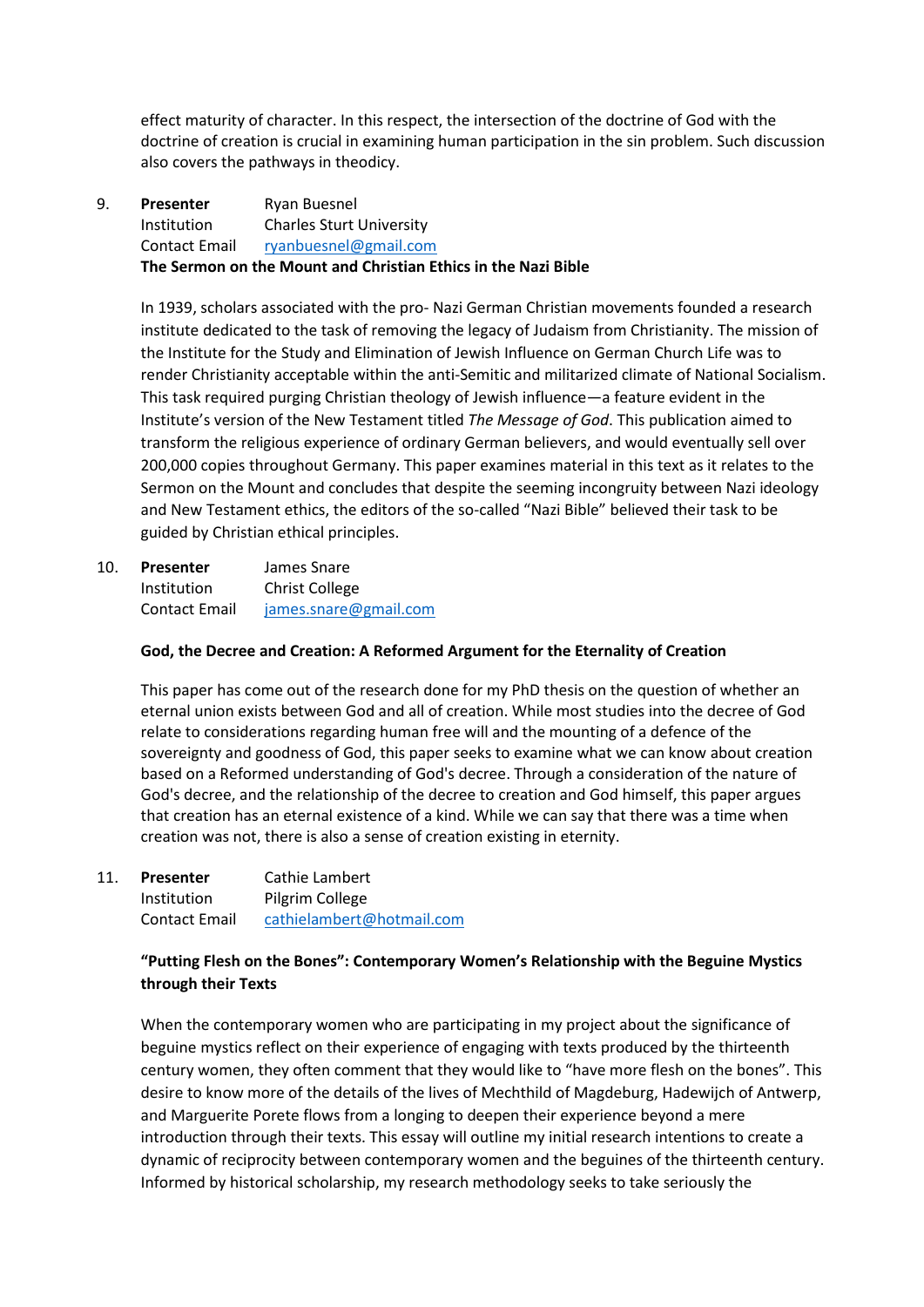geographical and time-bound context of the beguines, while also testing the ongoing relevance of their writing.

12. **Presenter** Malcolm Gordon Institution University of Otago Contact Email [mgordon@LAIDLAW.AC.NZ](mailto:mgordon@LAIDLAW.AC.NZ)

#### **Paul's Appropriation of the Gethsemane Story in Romans 8:14-39**

In recent decades there has been a surge of interest around the biblical practice of lament, that form of prayer which wrestles between faith and the experience of suffering. This can be traced back to the work of Hebrew Bible scholars like Claus Westermann, Walter Brueggemann, and many others. More recently it has emerged as a new field of study within New Testament studies, as scholars have sought to establish whether a distinctly Christian basis for the practice can be established. Among the many approaches, the most compelling areas in such a study are the episodes of Gethsemane and Golgotha in Mark's passion story, where imagery from lament Psalms is embedded within the narrative, as well as their language being found on the lips of Jesus. In this essay, I am going to consider whether Mark's account is, in fact, the earliest encounter we have with the Gethsemane story. While it is not uncommon for scholars to note connections between Romans 8:14-39 and the lament of Israel, (because of the language of "groaning" and the use of Psalm 44:22 in Romans 8:36), I want to make a more specific claim: that in Romans 8:14-39 Paul is referencing and reinterpreting the story of Jesus' lament in the Garden of Gethsemane. In this essay I will seek to establish this theory and then discuss how Paul uses the Gethsemane episode towards a different end than what we find in Mark 14:26-42. I will pay particular attention to the aspects of protest and complaint within the lament tradition in both Mark and Paul's renderings of Gethsemane.

13. **Presenter** Helenka Mannering Institution Sydney College of Divinity Contact Email [helenka.mannering@gmail.com](mailto:helenka.mannering@gmail.com)

#### **Maurice Merleau-Ponty's Phenomenological Anthropology: Crafting a Framework for Analysing Christian Ethical Living in a Digital World**

Although Maurice-Merleau Ponty (1908-1961), an influential French phenomenologist who wrote in the mid twentieth century, was not a Christian in his adult life, his insights are becoming increasingly influential in contemporary Christian theology, including in the thought scholars such as James K. A. Smith and Charles Taylor. In this paper, some of Merleau-Ponty's insights in the field of phenomenological anthropology will be presented, with a particular focus on his theory of perception and of 'operative intentionality.' These insights will then be analysed theologically in the light of the thoughts of Augustine, Thomas Aquinas, David C. Schindler, and Hans Urs von Balthasar. Finally, the thought of Jean Baudrillard will be incorporated into this theoretical framework, culminating in an analysis of space and cyberspace in postmodernity. This will lead to a preliminary consideration for the way Christians should engage with the digital world.

| 14. | <b>Presenter</b>     | Sebastian Salaske                |
|-----|----------------------|----------------------------------|
|     | Institution          | University of Münster            |
|     | <b>Contact Email</b> | sebastian.salaske@unimuenster.de |

#### **Liberating Limits**